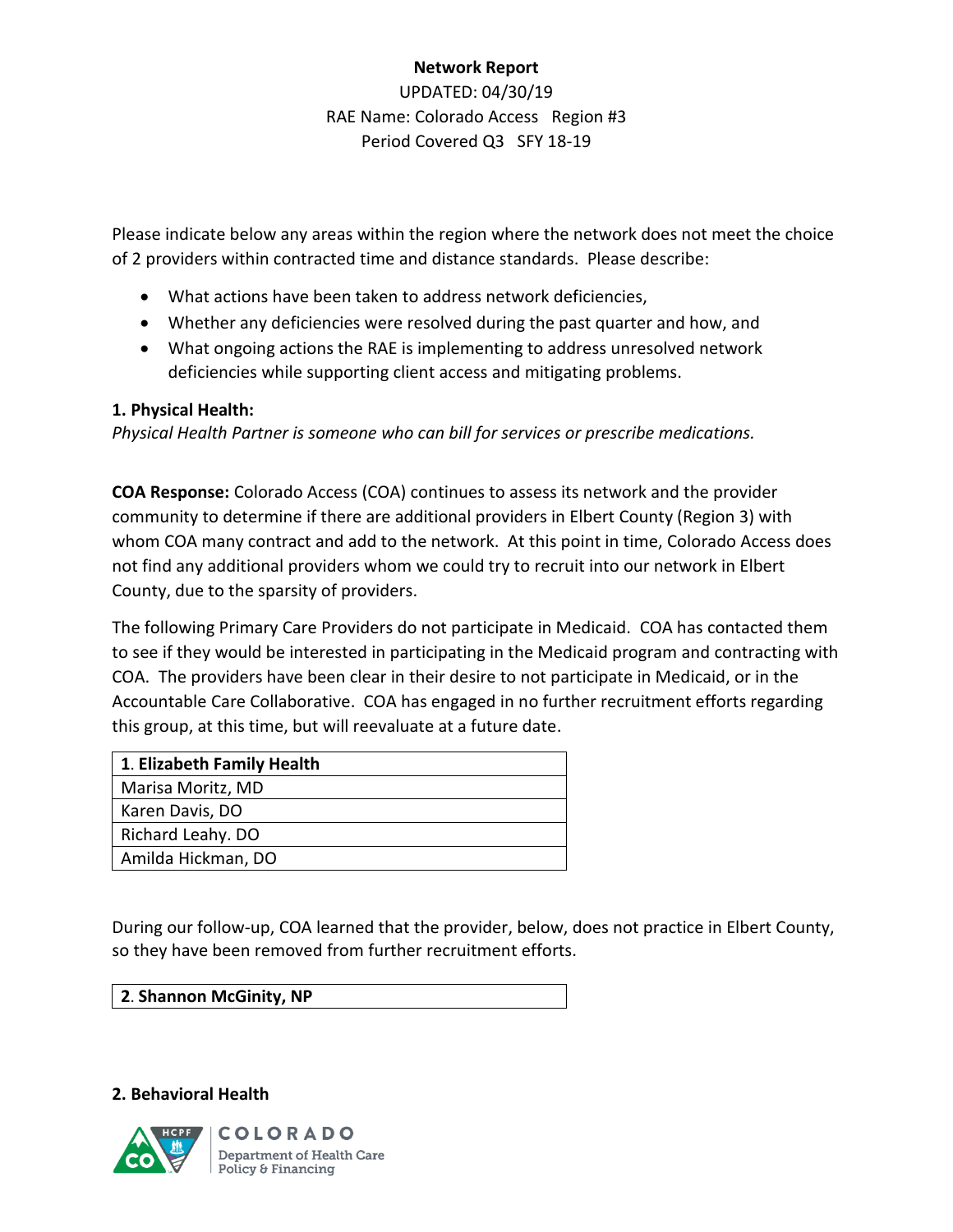UPDATED: 4/30/19

RAE Name: Colorado Access Region # 3 Period Covered Q3 SFY 18-19

*Licensed Behavioral Clinician means a provider who is clinical social worker licensed pursuant to CRS 12-43-404, marriage and family therapist licensed pursuant to CRS 12-43-504, professional counselor licensed pursuant to CRS 12-43-603, addiction counselor licensed pursuant to CRS 12- 43-804, or psychologist (Psy.D/Ph.D) licensed pursuant to CRS 12-43-304.*

*Licensed Behavioral Health Practitioner means a provider who is advanced practice nurse licensed pursuant to CRS 12-38-111.5, physician/psychiatrist licensed pursuant to CRS 12-36- 101, or physician assistant license pursuant to CRS 12-36-106.*

**COA Response:** The following behavioral health providers have been contacted to see if they would be interested in participating in the Medicaid program and contracting with COA. Two of the providers do no participate in Medicaid and are not interested in contracting with COA. There are two providers with whom COA has followed-up, but as of this report, has not received a response. COA will continue to follow-up with them.

| Provider             | <b>Status</b>                                 | Follow-up          |
|----------------------|-----------------------------------------------|--------------------|
|                      | 10/24/18 COA Application sent. Does not       |                    |
|                      | have an org NPI and her group is not          |                    |
|                      | validated. 1/3/19 emailed her about the       |                    |
|                      | status of her group NPI and validation.       | Yes                |
|                      | 4/24/19 emailed Theresa; will she be          |                    |
| Theresa London, LPC  | pursuing getting a direct contact in place?   |                    |
|                      |                                               | No-remove from     |
| David Durtschi, LPC  | Does not see Medicaid, and not interested.    | recruiting efforts |
|                      | $1/14/19$ left VM $4/24/19$ per provider, she |                    |
| Cheryl Prevot, LCSW  | does not take Medicaid.                       | <b>No</b>          |
|                      | Is not validated. 10/17/19 left VM. 1/18/19   |                    |
|                      | left VM, email. 4/24/19 called Heather, left  |                    |
| Heather Reck, LPC    | VM.                                           | Yes                |
| Sara Van Anrooy, MD  |                                               | No-remove from     |
| (psychiatrist)       | Does not accept insurance                     | recruiting efforts |
|                      | 4/24/19 Provider is located at the Peak       |                    |
|                      | Vista Community Health Center at Kiowa        |                    |
|                      | and not on the current contract. Provider is  |                    |
|                      | in the process of being added to the          |                    |
| Sheila Robinson, LPC | contract.                                     | Yes                |

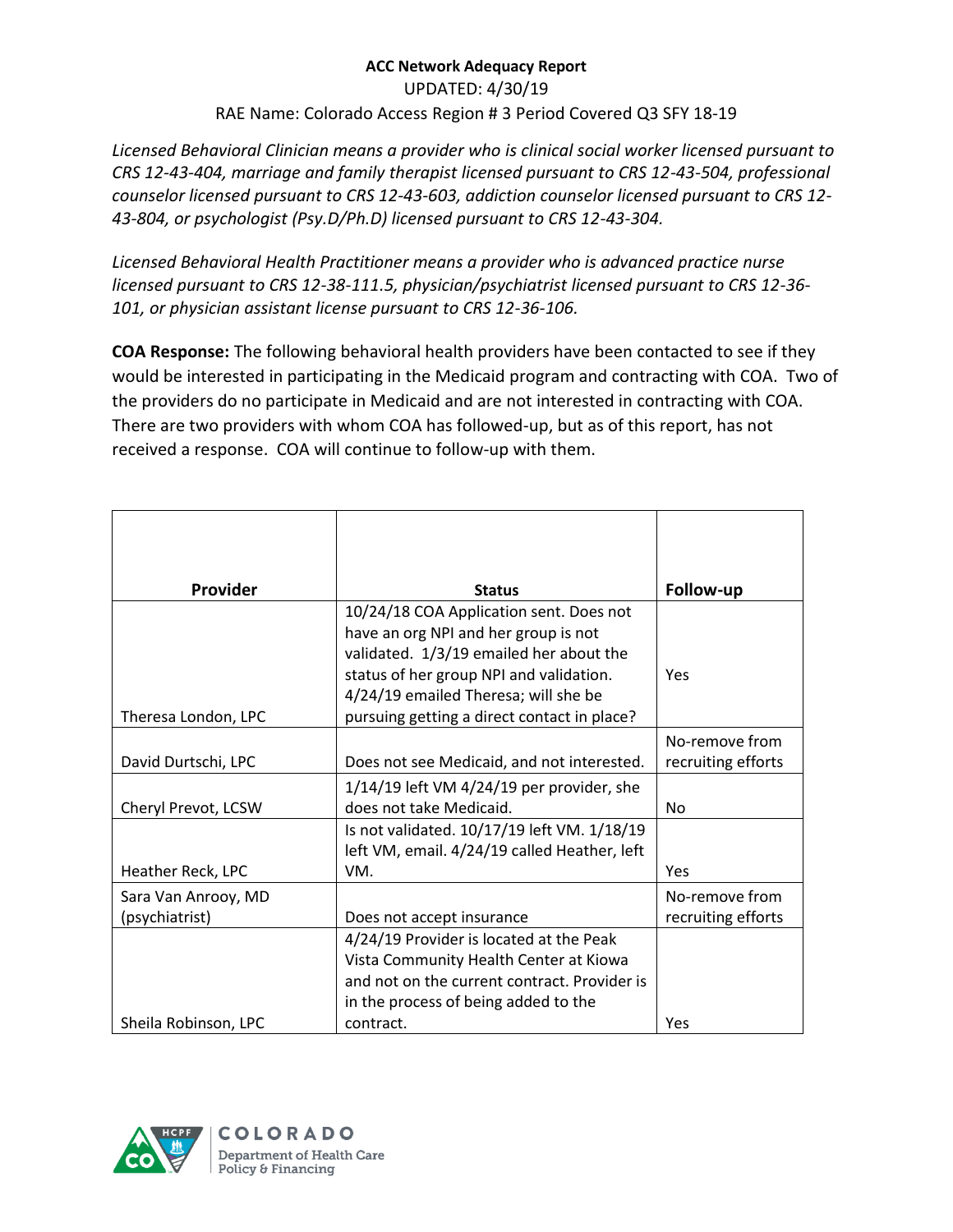UPDATED: 4/30/19

### RAE Name: Colorado Access Region # 3 Period Covered Q3 SFY 18-19

|                  | 4/24/19 Debbie is being hired by Lee         |     |
|------------------|----------------------------------------------|-----|
|                  | Dudley, LPC in Elbert county. Debbie will be |     |
| Debbie Baty, LPC | credentialed and added to her contract       | Yes |

Colorado Access recognizes the lack of available services in Elbert County due to the scarcity of providers, and is committed to working through other means to ensure access to care and navigation services for COA members, there, while continuing to consider means to grow the provider network. COA, for example, is working through the Elbert County Interagency Oversight Group (IOG) to bring certain services and connections to the county that might not otherwise be readily available.

- Working with Elbert County IOG to collaborate with Colorado Access as their RAE through performance measure alignment. Elbert County IOG requested a performance measure alignment proposal for the 2020/2021 fiscal year in August 2019.
- Ongoing Health First Colorado member work with youth and families in Elbert County lead by the IOG Coordinator, including facilitated connection to care management and help with locating and accessing behavioral health providers
- Minimum bimonthly meetings with Elbert County service organizations including local human/social services, local judicial districts, local health departments, school districts, community mental health centers, and community based organizations who offer critical services to youth and families involved in the child welfare system.
- Quarterly meetings with Colorado Department of Human Services, the lead administration agency for IOG regarding collaboration efforts and best practices for effective IOG/RAE partnership for Elbert County.
- Provided vision and hearing screening equipment for early childhood school readiness for Elbert County School District.

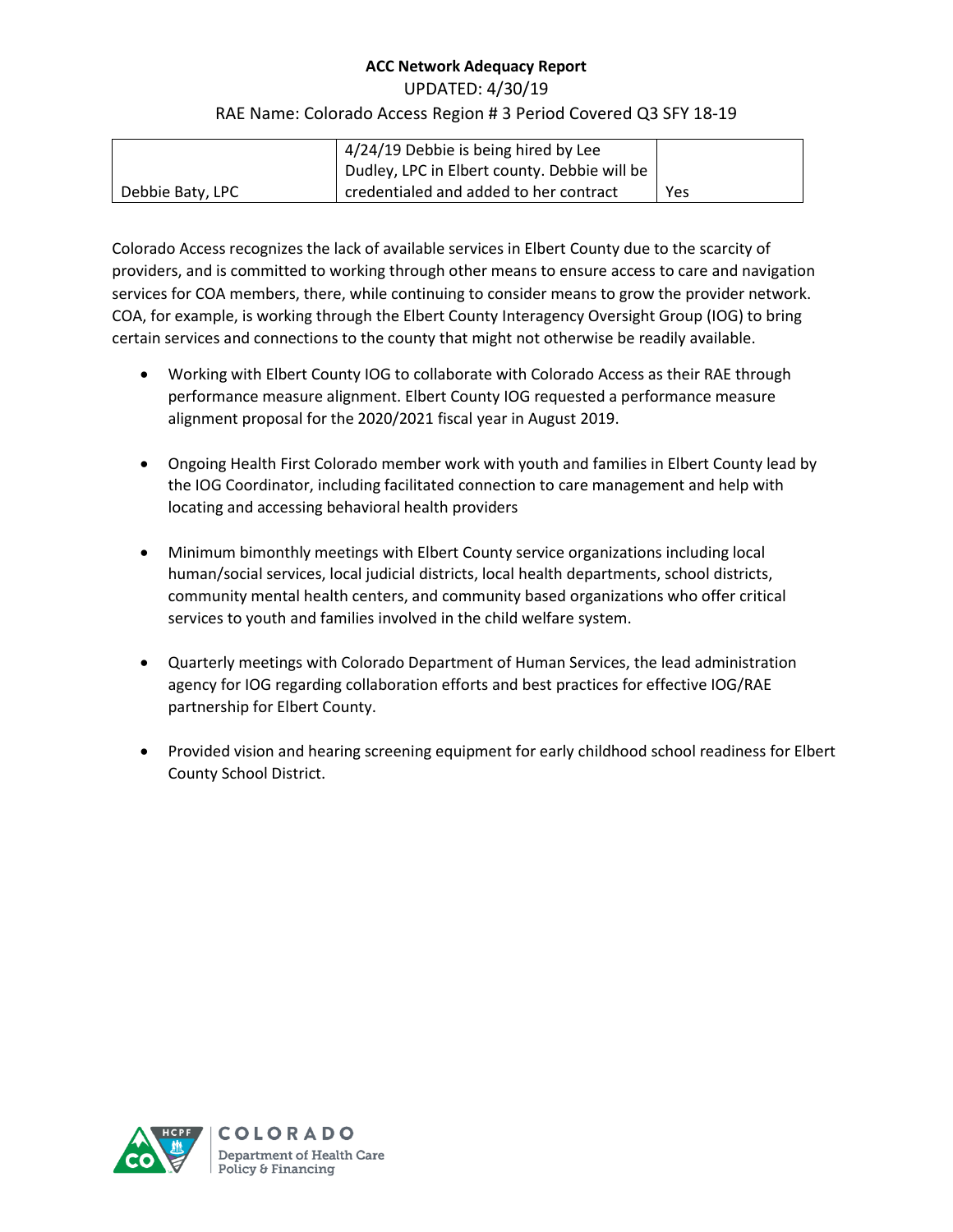### UPDATED: 4/30/19

### RAE Name: Colorado Access Region # 3 Period Covered Q3 SFY 18-19

### **1. Please complete the tables for all of the providers in your network.**

**COA Response:** See files Appendix I PH R3 Q3 and Appendix II BH R3 Q3

NOTE: For the Physical Health Provider Type, please enter either: Adult Primary Care, Family Medicine, Pediatric Primary Care, OB/GYN, CMHC, or Other.

|                                                                                 | PHYSICAL HEALTH |                      |                                          |                     |                            |                                        |                                      |                           |
|---------------------------------------------------------------------------------|-----------------|----------------------|------------------------------------------|---------------------|----------------------------|----------------------------------------|--------------------------------------|---------------------------|
| <b>Network</b><br>Provider<br>(Practice sites)<br>- list the<br>billing ID here | County          | <b>Provider Type</b> | <b>Number of</b><br><b>Practitioners</b> | <b>New Provider</b> | Left the<br><b>Network</b> | <b>Accepting New</b><br><b>Clients</b> | <b>Provides after-</b><br>hours care | *Single Case<br>Agreement |
|                                                                                 |                 |                      |                                          |                     |                            | Please Check if applicable             |                                      |                           |
|                                                                                 |                 |                      |                                          |                     |                            |                                        |                                      |                           |
|                                                                                 |                 |                      |                                          |                     |                            |                                        |                                      |                           |
|                                                                                 |                 |                      |                                          |                     |                            |                                        |                                      |                           |
|                                                                                 |                 |                      |                                          |                     |                            |                                        |                                      |                           |
|                                                                                 |                 |                      |                                          |                     |                            |                                        |                                      |                           |
|                                                                                 |                 |                      |                                          |                     |                            |                                        |                                      |                           |
|                                                                                 |                 | Sub-Total            |                                          |                     |                            |                                        |                                      |                           |

\* There were no Single Case Agreements for this reporting period.

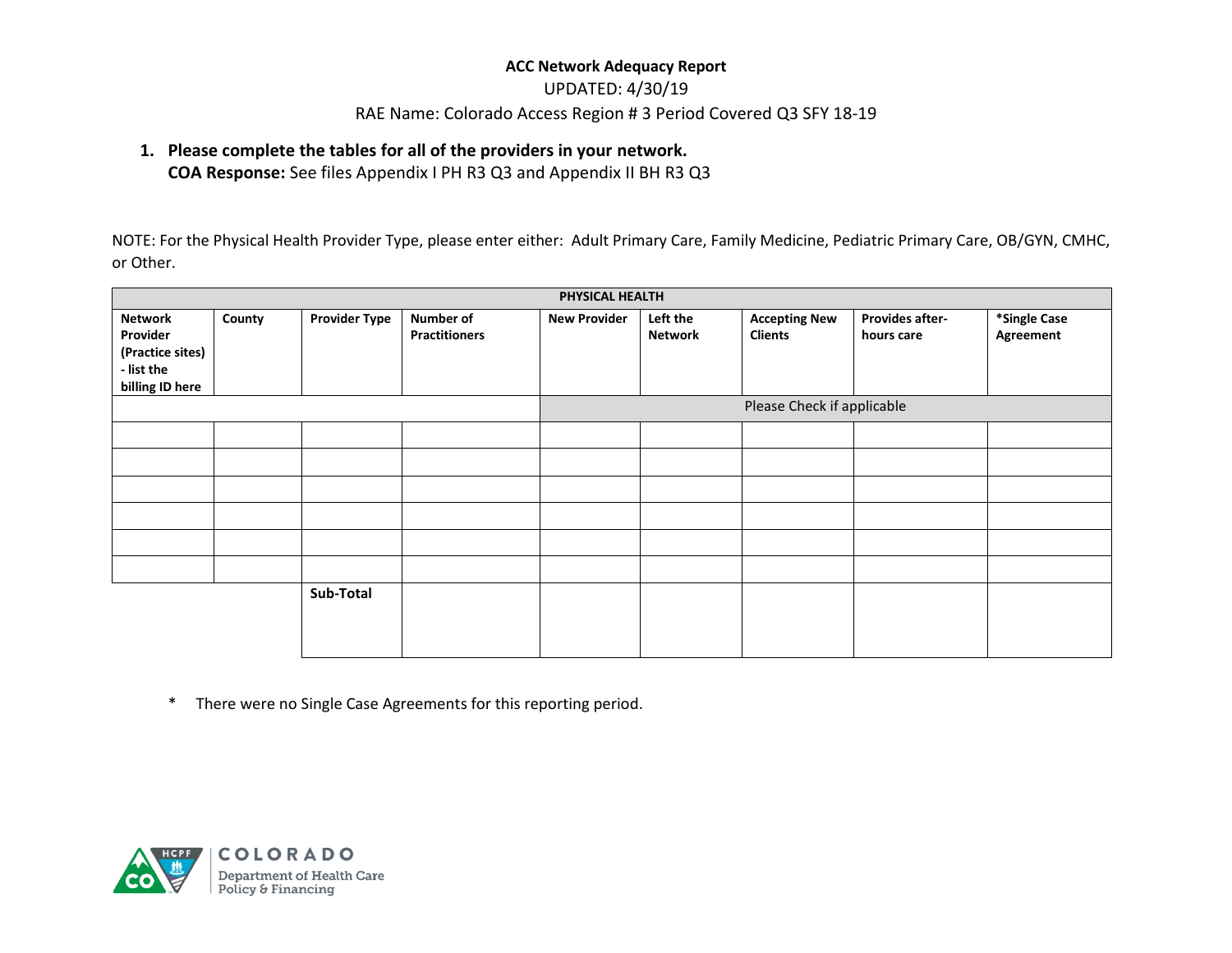UPDATED: 4/30/19

#### RAE Name: Colorado Access Region # 3 Period Covered Q3 SFY 18-19

NOTE: For the Behavioral Health Provider Types, please enter either: Adult Mental Health Provider, Pediatric Mental Health Provider, Substance Use Provider, Psychiatrist, Child Psychiatrist, Psychiatric Prescriber, or Other.

| <b>BEHAVIORAL HEALTH</b>                   |        |                         |                                                                                                        |                 |                     |                                        |                                        |                           |                                              |
|--------------------------------------------|--------|-------------------------|--------------------------------------------------------------------------------------------------------|-----------------|---------------------|----------------------------------------|----------------------------------------|---------------------------|----------------------------------------------|
| Network<br>Provider<br>(Practice<br>sites) | County | Provider<br><b>Type</b> | The Number of<br>Licensed<br><b>Behavioral Health</b><br><b>Practitioners and</b><br><b>Clinicians</b> | New<br>Provider | Left the<br>Network | <b>Accepting New</b><br><b>Clients</b> | <b>Provides</b><br>after-hours<br>care | *Single Case<br>Agreement | Located in<br><b>PCMP</b><br><b>Practice</b> |
|                                            |        |                         |                                                                                                        |                 |                     | Please Check if applicable             |                                        |                           |                                              |
|                                            |        |                         |                                                                                                        |                 |                     |                                        |                                        |                           |                                              |
|                                            |        |                         |                                                                                                        |                 |                     |                                        |                                        |                           |                                              |
|                                            |        |                         |                                                                                                        |                 |                     |                                        |                                        |                           |                                              |
|                                            |        |                         |                                                                                                        |                 |                     |                                        |                                        |                           |                                              |
|                                            |        |                         |                                                                                                        |                 |                     |                                        |                                        |                           |                                              |
|                                            |        |                         |                                                                                                        |                 |                     |                                        |                                        |                           |                                              |
|                                            |        | Sub-Total               |                                                                                                        |                 |                     |                                        |                                        |                           |                                              |

\* There were no Single Case Agreements for this reporting period.

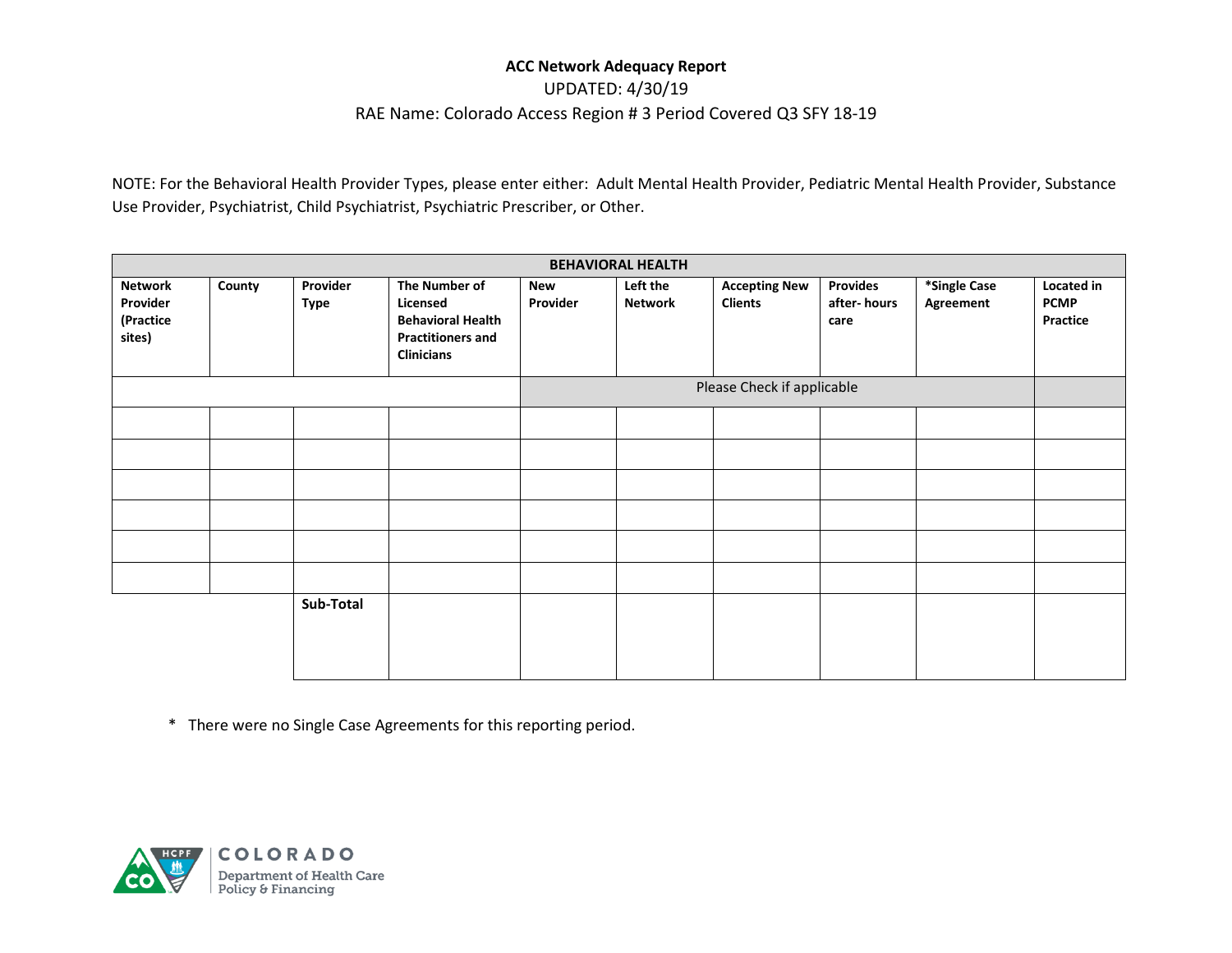# UPDATED: 4/30/19 RAE Name: Colorado Access Region # 3 Period Covered Q3 SFY 18-19

### **2. Please indicate the practitioner to client ratios in each county of your region**

| PHYSICAL HEALTH |                                   |                                             |                                        |                                                   |                                                         |  |  |
|-----------------|-----------------------------------|---------------------------------------------|----------------------------------------|---------------------------------------------------|---------------------------------------------------------|--|--|
| County          | Number of<br><b>Practitioners</b> | <b>Number of Enrolled</b><br><b>Members</b> | <b>Ratio for Adult</b><br>Practitioner | <b>Ratio for Pediatric</b><br><b>Practitioner</b> | <b>Ratio for-Mid Level</b><br><b>Adult Practitioner</b> |  |  |
| <b>Adams</b>    | 493                               | 128,707                                     | 1:527                                  | 1:513                                             | 1:719                                                   |  |  |
| Arapahoe        | 732                               | 117,713                                     | 1:425                                  | 1:307                                             | 1:399                                                   |  |  |
| <b>Douglas</b>  | 408                               | 25,868                                      | 1:175                                  | 1:114                                             | 1:162                                                   |  |  |
| <b>Elbert</b>   | 3                                 | 3,834                                       | 1:3,834                                | 1:3,834                                           | 1:1917                                                  |  |  |
|                 |                                   |                                             |                                        |                                                   |                                                         |  |  |
|                 |                                   |                                             |                                        |                                                   |                                                         |  |  |
|                 |                                   |                                             |                                        |                                                   |                                                         |  |  |
|                 |                                   |                                             |                                        |                                                   |                                                         |  |  |
| Sub-Total       | 1,636                             | 276,122                                     | 1:412                                  | 1:320                                             | 1:434                                                   |  |  |

**Note: The number of practitioners is a unique count of practitioners by county. Many of our specialty types can be both adult and pediatric. However, there are a total of 330 providers who only see pediatric members. There were 3,413 members who were excluded from the overall membership total due to residing outside of Region 3 Counties. Though these members were assigned to Region 3 during the reporting period, their PCMP was located in Region 5; therefore, they have been excluded from the provider ratios for Region 3.**



COLORADO Department of Health Care<br>Policy & Financing